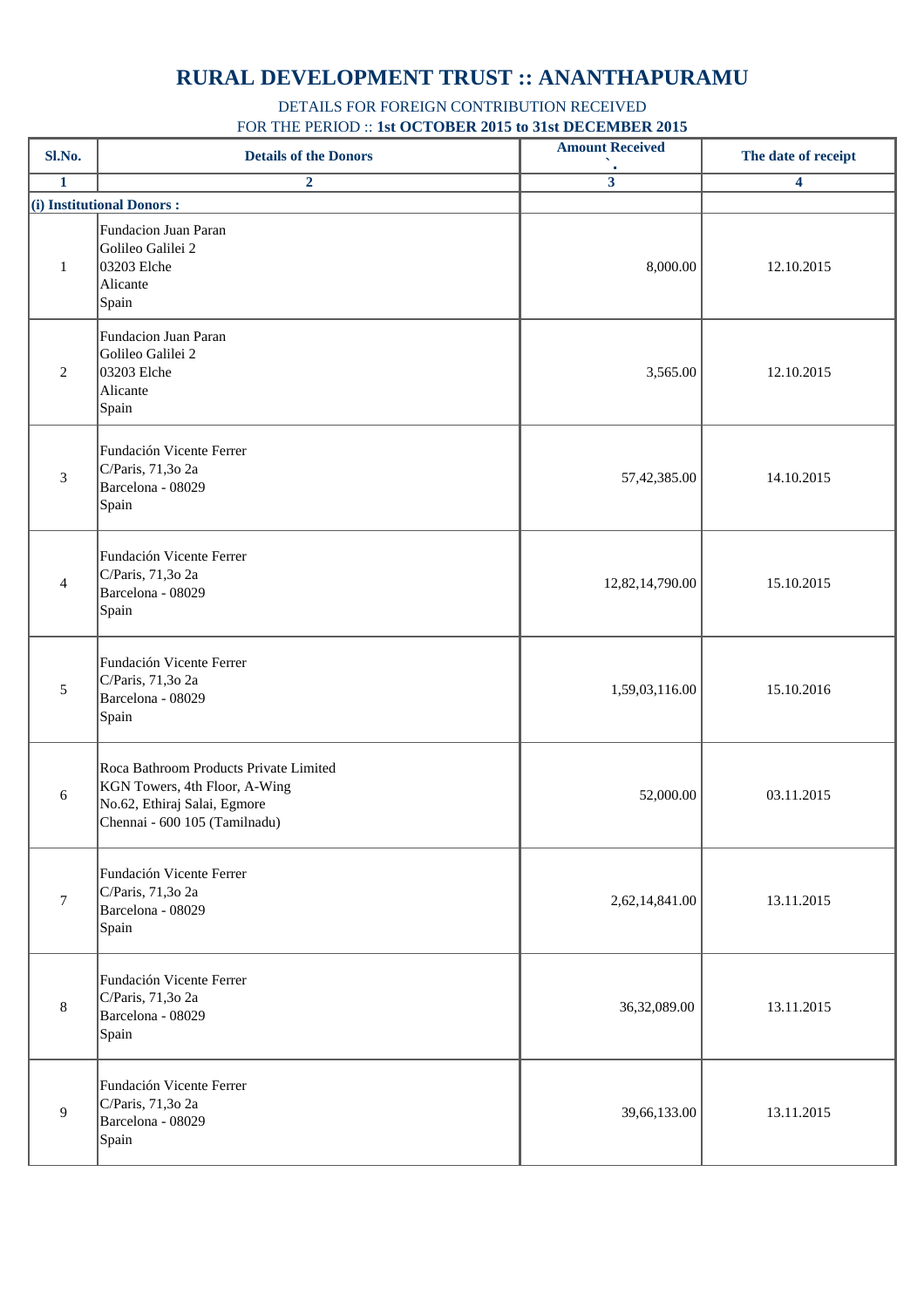| Sl.No.       | <b>Details of the Donors</b>                                                                    | <b>Amount Received</b>    | The date of receipt     |
|--------------|-------------------------------------------------------------------------------------------------|---------------------------|-------------------------|
| $\mathbf{1}$ | $\overline{2}$                                                                                  | $\overline{\overline{3}}$ | $\overline{\mathbf{4}}$ |
| 10           | Fundación Vicente Ferrer<br>C/Paris, 71,30 2a<br>Barcelona - 08029<br>Spain                     | 1,21,91,050.00            | 13.11.2015              |
| 11           | Dalits Eine Chance Fur Kinder E.V.<br>Hagenauer STR 3 A<br>DE / 28211 Breman<br>Germany         | 1,49,583.00               | 13.11.2015              |
| 12           | Fundación Vicente Ferrer<br>C/Paris, 71,30 2a<br>Barcelona - 08029<br>Spain                     | 14,87,80,749.00           | 16.11.2015              |
| 13           | Fundación Vicente Ferrer<br>$C/Paris$ , 71,30 2a<br>Barcelona - 08029<br>Spain                  | 2,49,282.29               | 30.11.2015              |
| 14           | Fundación Vicente Ferrer<br>$C/Paris$ , 71,30 2a<br>Barcelona - 08029<br>Spain                  | 51,06,813.00              | 11.12.2015              |
| 15           | Fundación Vicente Ferrer<br>$C/Paris$ , 71,30 2a<br>Barcelona - 08029<br>Spain                  | 12,45,67,353.00           | 14.12.2015              |
| 16           | Fundación Vicente Ferrer<br>C/Paris, 71,30 2a<br>Barcelona - 08029<br>Spain                     | 2,22,31,017.00            | 14.12.2015              |
|              | (i) INSTITUTIONAL DONORS SUB TOTAL :                                                            | 49,70,12,766.29           |                         |
|              | (ii) Individual Donors:                                                                         |                           |                         |
| 1            | Concepcion Ferre Torres<br>C/Roviray Virgili 10 $3^0$ $3^a$<br>08030 Barcelona<br>Spain         | 3,552.00                  | 05.10.2015              |
| 2            | Paul Ortega Etcheverry<br>$C$ Dolores Ibarruri 9 8 <sup>0</sup> C<br>48012 Bilbao<br>Spain      | 3,552.00                  | 05.10.2015              |
| 3            | Erika Ruz<br>C/ Senda de Los Puertos<br>$N^0$ 3, 6 <sup>ª</sup> Dcha<br>01013 Victoria<br>Spain | 1,422.00                  | 05.10.2015              |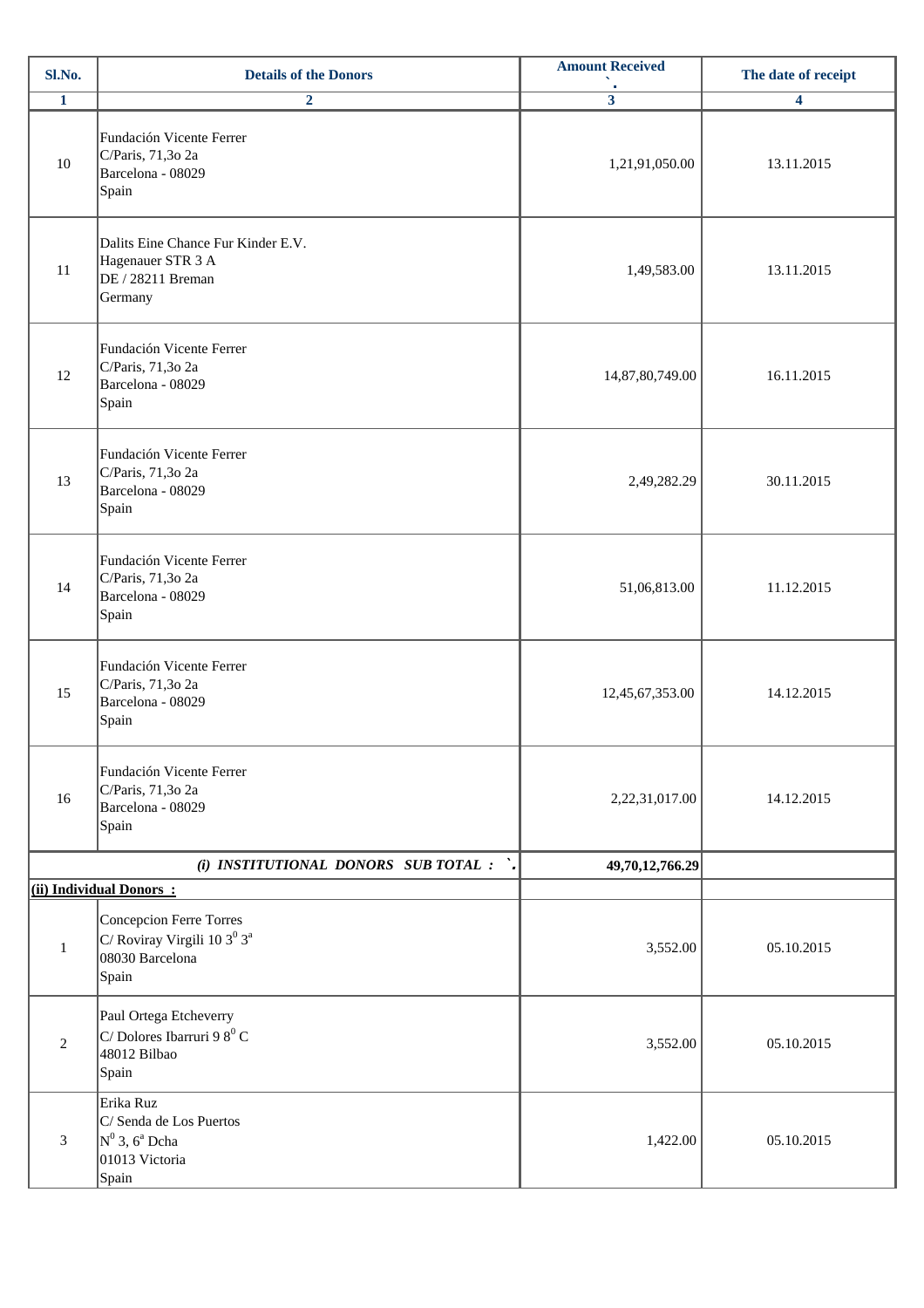| Sl.No.         | <b>Details of the Donors</b>                                                                                                          | <b>Amount Received</b>    | The date of receipt     |
|----------------|---------------------------------------------------------------------------------------------------------------------------------------|---------------------------|-------------------------|
| $\mathbf{1}$   | $\overline{2}$                                                                                                                        | $\overline{\overline{3}}$ | $\overline{\mathbf{4}}$ |
| $\overline{4}$ | Concepcion Ferre Torres<br>$C/$ Roviray Virgili 10 3 <sup>0</sup> 3 <sup>ª</sup><br>08030 Barcelona<br>Spain                          | 1,776.00                  | 05.10.2015              |
| $\mathfrak{S}$ | Karthika Maria Girodo<br>Avda S Ortiz 22949 7 A<br>Capital Federal<br><b>Buenas Aries</b><br>Argentina                                | 440.00                    | 07.10.2015              |
| 6              | Karthika Maria Girodo<br>Avda S Ortiz 22949 7 A<br>Capital Federal<br><b>Buenas Aries</b><br>Argentina                                | 14,962.00                 | 07.10.2015              |
| $\tau$         | Maria Vicenta Ruiz Diez<br>S.Martin n <sup>0</sup> 3 Pta 8<br>Valancia 46003<br>Spain                                                 | 14,250.00                 | 07.10.2015              |
| 8              | Jose Ramon Rodriguez Mejuno<br>C/ Sanjurso Badia 187-2° D<br>36207 Vigo (Pontavendra)<br>Spain                                        | 1,000.00                  | 07.10.2015              |
| 9              | Irene Ardanvy Roman<br>Riera Pare Fita 3, $4^0$<br>08350 Arenys de Mar<br>Barcelona<br>Spain                                          | 3,300.00                  | 07.10.2015              |
| $10\,$         | Lamberto Garcia Lujan<br>$C/M$ aria de Molina 3-8 $^0$ Izga<br>28006 Madrid<br>Spain                                                  | 2,850.00                  | 07.10.2015              |
| 11             | Manuel Hernandez Martinez Y Anuncacion Carpio Fernandez<br>C/ Pablo Neruda $N^0$ 42 $3^0$ $2^a$<br>08820 El Prat de Uroregat<br>Spain | 2,830.00                  | 09.10.2015              |
| 12             | Karthika Maria Girodo<br>Avda S Ortiz 2949 7 A<br>Capital Federal<br><b>Buenas Airies</b><br>Argentina                                | 1,500.00                  | 09.10.2015              |
| 13             | Karthika Maria Girodo<br>Avda S Ortiz 2949 7 A<br>Capital Federal<br><b>Buenas Airies</b><br>Argentina                                | 3,000.00                  | 09.10.2015              |
| 14             | Leticia Castellote Tortosa<br>C/Hans Holbein 57<br>03730 Javea<br>Spain                                                               | 7,130.00                  | 12.10.2015              |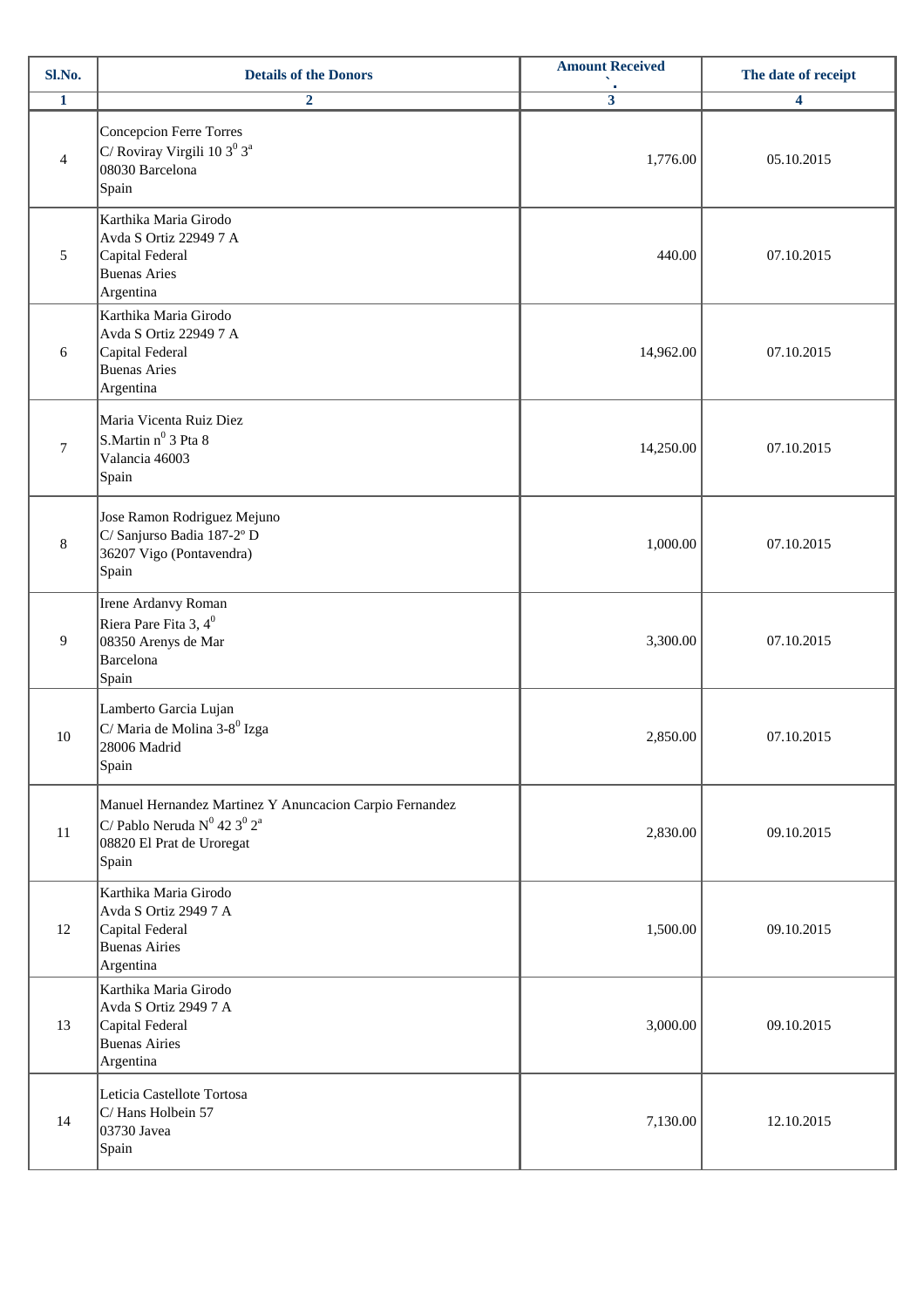| Sl.No.       | <b>Details of the Donors</b>                                                                          | <b>Amount Received</b>    | The date of receipt     |
|--------------|-------------------------------------------------------------------------------------------------------|---------------------------|-------------------------|
| $\mathbf{1}$ | $\overline{2}$                                                                                        | $\overline{\overline{3}}$ | $\overline{\mathbf{4}}$ |
| 15           | Antonia Roig Mayol<br>Bisbe Mateu Colon Nº 7<br><b>Soller 09100</b><br><b>Baleares</b><br>Spain       | 2,000.00                  | 12.10.2015              |
| 16           | Maria Silas Collado<br>Avda Lapaz $\mbox{N}^0$ 21-6 A<br>03430 Onil<br>Alicante<br>Spain              | 1,100.00                  | 12.10.2015              |
| 17           | Sandra Arnaiz<br>C/Poeta Cabanyes 74, $3^0$ $1^0$<br>08004 Barcelona<br>Spain                         | 2,000.00                  | 12.10.2015              |
| 18           | Leticia Castellote Tortosa<br>C/Hans Holbein 57<br>03730 Javea<br>Spain                               | 7,130.00                  | 12.10.2015              |
| 19           | Maria Teresa Llobet<br>$P^0$ Rinconada 32-2 $^0$ D<br>Madrid 28023<br>Spain                           | 7,165.00                  | 21.10.2015              |
| 20           | Jose Garcia Marouts<br>Plaza Jardin De Sanfrancisco<br>$N^0$ 13 24004 Leon<br>Spain                   | 57,062.00                 | 29.10.2015              |
| 21           | Rosy Martin Viera<br>Jeronimo Faclun 28<br>Peluquria<br>Spain                                         | 12,600.00                 | 29.10.2015              |
| 22           | Carmen Alcalde Ibanez<br>$C/$ Pio X4 - 44<br>35005 Las Palmas<br>Deg Canarias<br>Spain                | 4,466.00                  | 29.10.2015              |
| 23           | Jose Garcia Marques<br>Plaza Jardin De Sanfrancisco<br>$N^0$ 13 24004 Leon<br>Spain                   | 1,56,406.00               | 29.10.2015              |
| 24           | Marta Carmen Monter De Nicol<br>Calle Pintor, Carbo 384<br>07703 MAO<br><b>Illes Balears</b><br>Spain | 347.00                    | 30.10.2015              |
| 25           | Ana Acosta Suarez<br>Jesus Ferrer Jimeno 2-6 <sup>0</sup> A<br>Las Palmas<br>Spain                    | 1,388.00                  | 30.10.2015              |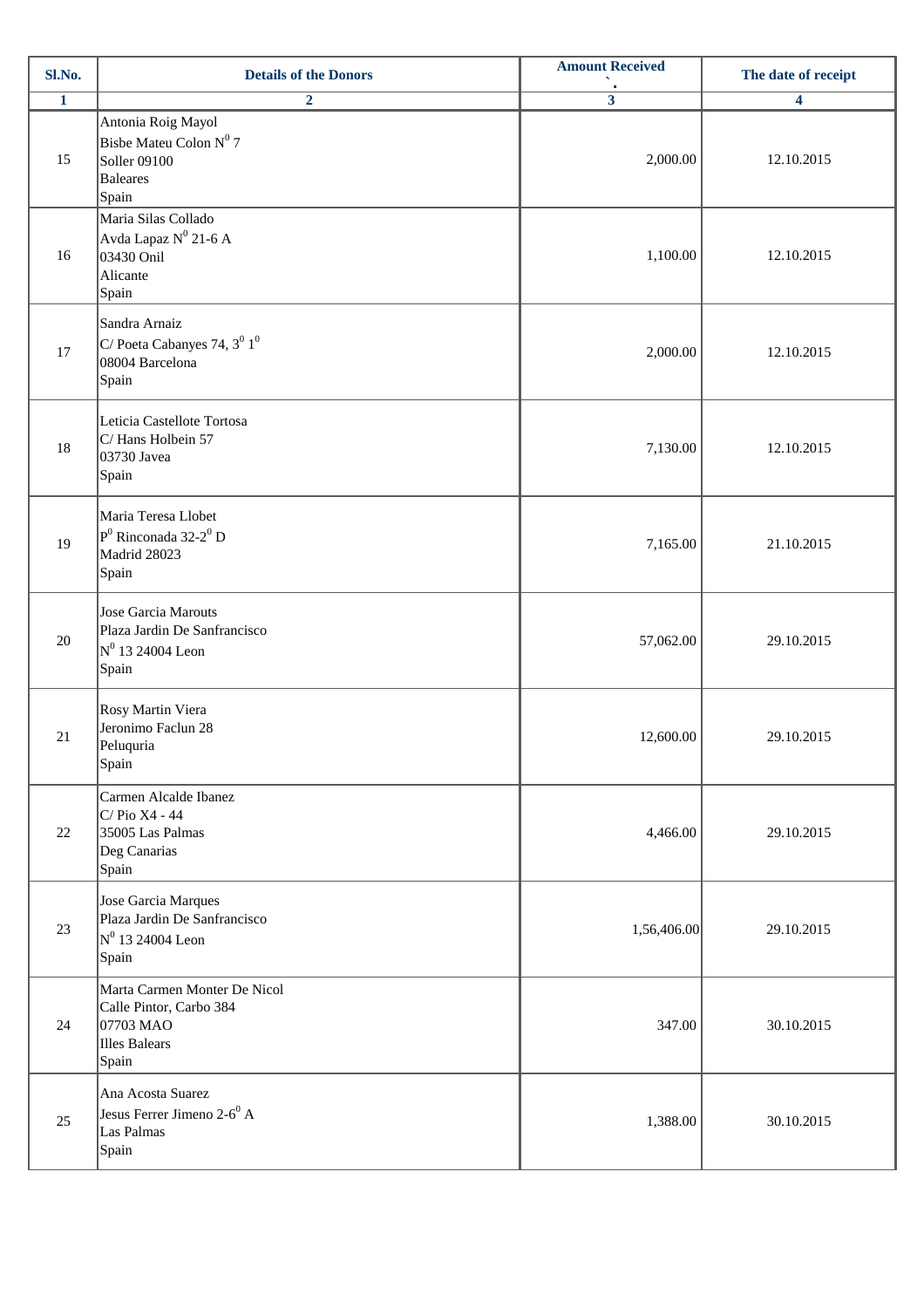| Sl.No.         | <b>Details of the Donors</b>                                                                        | <b>Amount Received</b>    | The date of receipt     |
|----------------|-----------------------------------------------------------------------------------------------------|---------------------------|-------------------------|
| $\overline{1}$ | $\overline{2}$                                                                                      | $\overline{\overline{3}}$ | $\overline{\mathbf{4}}$ |
| 26             | Leticia Guerra Sanchez<br>Jesus Ferrer Jimeno 2-6 <sup>0</sup> A<br>Las Palmas<br>Spain             | 1,388.00                  | 30.10.2015              |
| 27             | Mcarmen De Rada Lopez Marato<br>Jesus Ferrer Jimeno $2-6^0$ A<br>Las Palmas<br>Spain                | 3,470.00                  | 30.10.2015              |
| 28             | Elena De Rada Lopez Marato<br>Jesus Ferrer Jimeno 2-6 <sup>0</sup> A<br>Las Palmas<br>Spain         | 3,470.00                  | 30.10.2015              |
| 29             | Teresa Marrero Guerra<br>$C/$ PLO XII-44<br>35005 Las Palmas<br>Deg Canaria<br>Spain                | 3,470.00                  | 30.10.2015              |
| 30             | Maribel Gonzalez<br>Avda Pamplona<br>$N^{\circ}$ 8-4 $^0$ DCHA<br>31191 Berian (Navarra)<br>Spain   | 5,552.00                  | 30.10.2015              |
| 31             | Visi Gonzalez Sercaro<br>Avd Comercian $N^0$ 17 $2^0$ A<br>Baranain<br>Spain                        | 4,164.00                  | 30.10.2015              |
| 32             | Andoni Guille V A017<br>$C/$ Juan De Tarazona Nº 89 Baso<br>Spain                                   | 4,164.00                  | 30.10.2015              |
| 33             | Noemi Marques Alles<br>$C/$ Sione Peixos 17<br>Ciutadella De Menorca 07760<br>Spain                 | 1,388.00                  | 30.10.2015              |
| 34             | Me Pilar Moya Maganto Madres De La<br>Plaza De Maye 6<br>$P-113^0$ A-Rivas<br>28016 Madrid<br>Spain | 2,776.00                  | 30.10.2015              |
| 35             | Vinyet Ruses Carbonell<br>C/Fizancesc Fjol<br>I Joan Nº 2 9º 6a<br>Palma De Mallorca<br>Spain       | 1,100.00                  | 30.10.2015              |
| 36             | Belen Jimenez Ruano<br>C/ General Odonnell 17<br>Alicante CP 03003<br>Spain                         | 3,500.00                  | 30.10.2015              |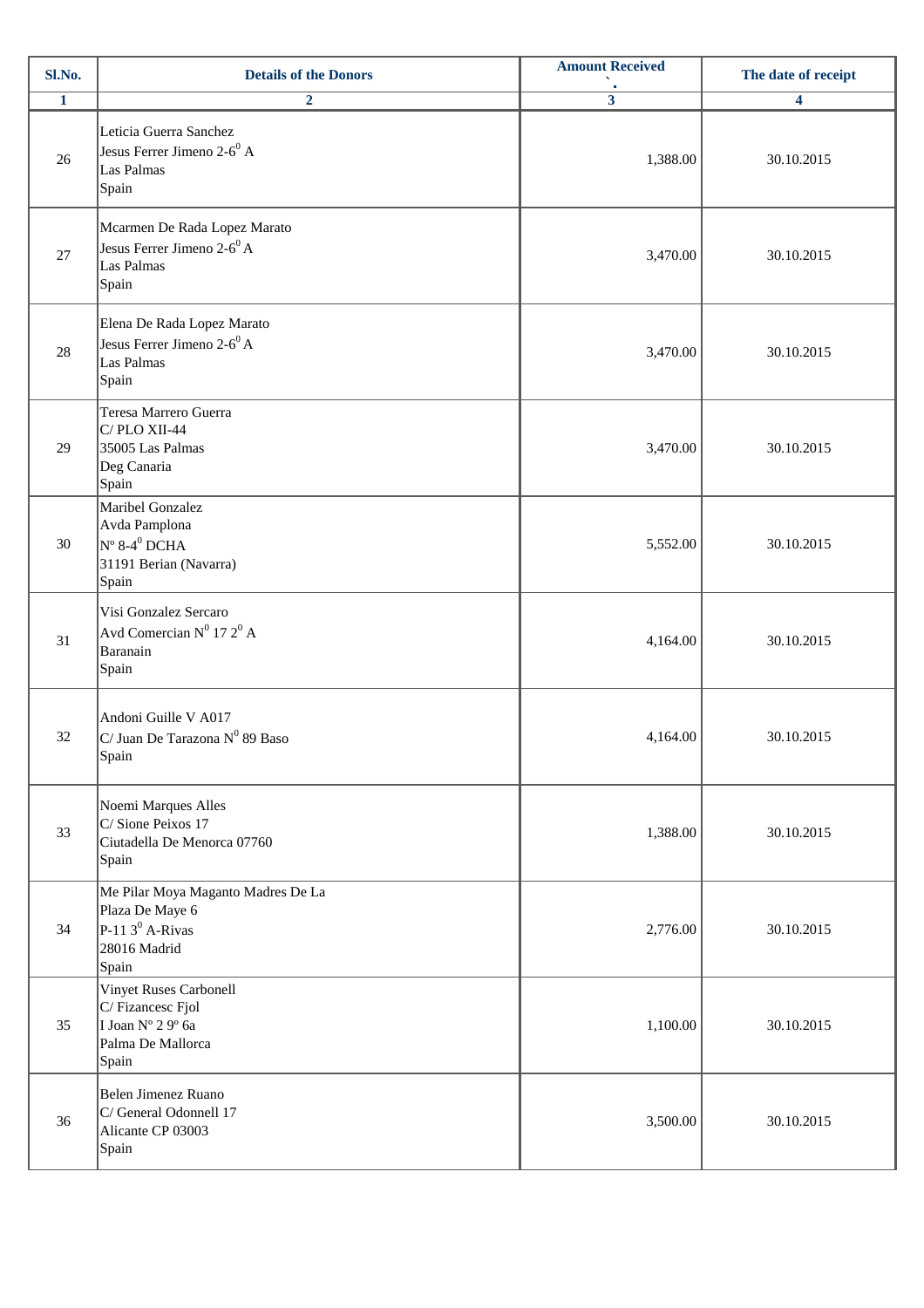| Sl.No.       | <b>Details of the Donors</b>                                                                                        | <b>Amount Received</b> | The date of receipt |
|--------------|---------------------------------------------------------------------------------------------------------------------|------------------------|---------------------|
| $\mathbf{1}$ | $\overline{2}$                                                                                                      | 3                      | 4                   |
| 37           | Josep Margadella Rossel<br>Calle Besalu 99 ATC 3 <sup>2</sup><br>08026 Barcelona<br>Spain                           | 347.00                 | 04.11.2015          |
| 38           | Lola Vazquez<br>C/Bisbe Barras<br>CP 43110 La Canonza<br>Tarragona<br>Spain                                         | 1,100.00               | 04.11.2015          |
| 39           | Leire Cheza Meabe<br>Caserio Ladaboro Nº 63º C<br>48004 Bilbao<br>Spain                                             | 4,400.00               | 04.11.2015          |
| 40           | Isabel Munoz Jimenez<br>C/ Alfreao Marquerif 8 $7^0$ A<br>28034 Madrid<br>Spain                                     | 1,391.00               | 04.11.2015          |
| 41           | Isabel Munoz Jimenez<br>C/ Alfreao Marquerif 8 $7^0$ A<br>28034 Madrid<br>Spain                                     | 1,100.00               | 04.11.2015          |
| 42           | M <sup>ª</sup> Angeles Ramero Anto 4 <sup>0</sup> N<br>$C/$ Amadeo Arias 10-6 $^{0}$ B<br>47014 Valladolid<br>Spain | 1,100.00               | 04.11.2015          |
| 43           | Melania Barange<br>67 Kirkland St<br>Cambridge Ma-02138<br><b>United States of America</b>                          | 1,100.00               | 04.11.2015          |
| 44           | Melania Barange<br>67 Kirkland St<br>Cambridge Ma-02138<br><b>United States of America</b>                          | 1,100.00               | 04.11.2015          |
| 45           | Cristina Gonzalez<br>Avd Concha Enrique $6^3$<br>28016 Madrid<br>Spain                                              | 4,173.00               | 04.11.2015          |
| 46           | Sara Rodriguez Terres<br>9 Dem Ps Ter House<br>The Crescent<br>609 Olq Farnham<br>England, United Kingdom           | 10,000.00              | 04.11.2015          |
| 47           | Montse Dols<br>C/ Ravaleta 5<br>43110 La Canonja<br>Tarragona<br>Catalonia, Spain                                   | 1,100.00               | 06.11.2015          |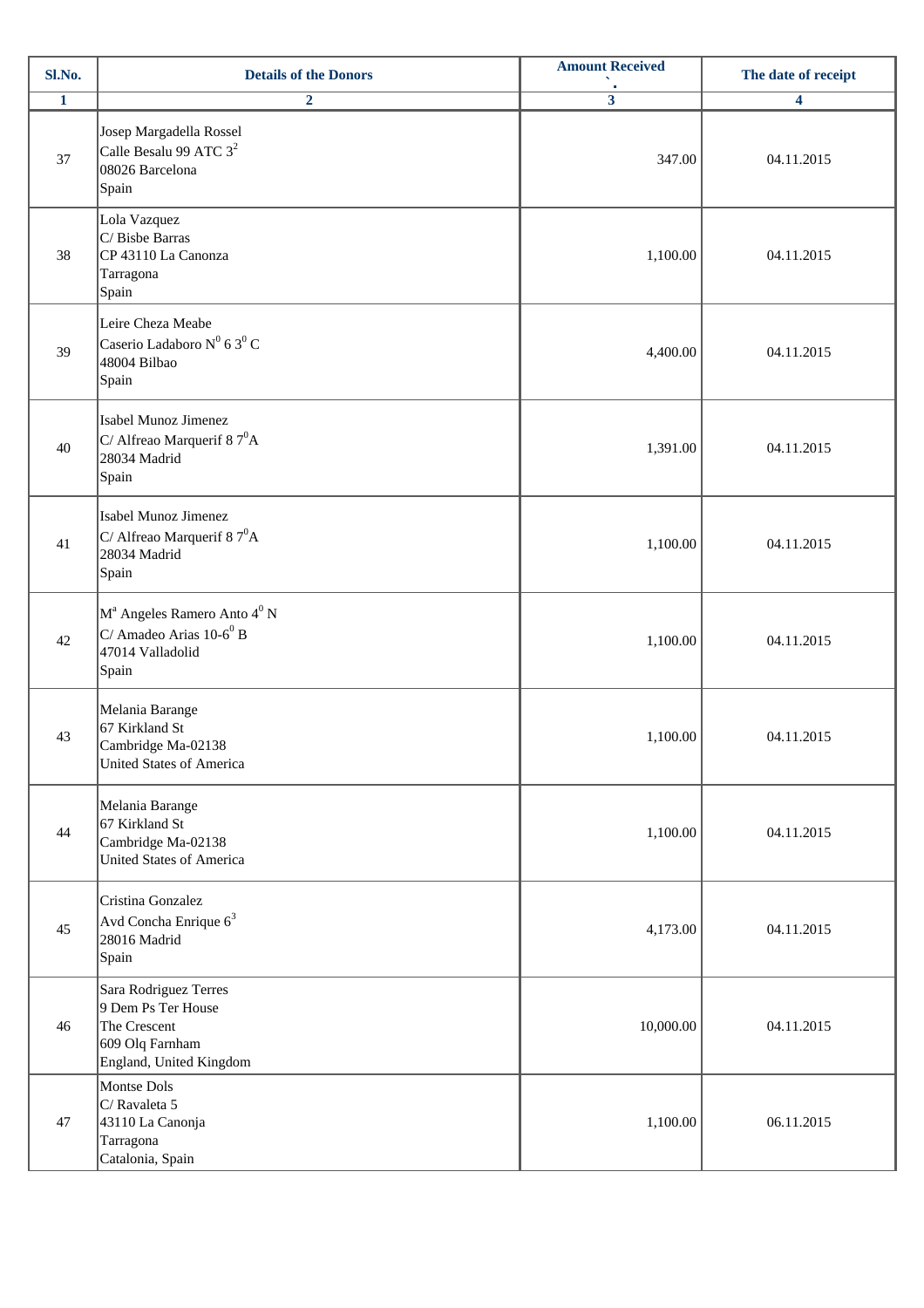| Sl.No.       | <b>Details of the Donors</b>                                                                        | <b>Amount Received</b>    | The date of receipt     |
|--------------|-----------------------------------------------------------------------------------------------------|---------------------------|-------------------------|
| $\mathbf{1}$ | $\overline{2}$                                                                                      | $\overline{\overline{3}}$ | $\overline{\mathbf{4}}$ |
| 48           | M <sup>a</sup> Jesus Pascual Ceriazoa<br>Calledel Palacio 15 1º B<br>31016 Pamplona<br>Spain        | 12,366.00                 | 16.11.2015              |
| 49           | Marce Roque Joan Casademunt<br>C/I Ndepsuncia 330 9 $^0$ 1 <sup>a</sup><br>08026 Barcelona<br>Spain | 15,457.00                 | 16.11.2015              |
| 50           | Sonia Duran Ponsa<br>Calle Del Bosc 2<br>08231 Ullastrell<br>Barcelona<br>Spain                     | 20,610.00                 | 16.11.2015              |
| 51           | Frances Xavier Serra Prat<br>Torrent I Garriaga 40<br>Manlleu (Barcelona)<br>Spain                  | 10,305.00                 | 16.11.2015              |
| 52           | Sara Gimeno Sancho<br>$C/$ San Antonio N <sup>0</sup> 46 3 <sup>0</sup> I<br>C.P.03188<br>Spain     | 4,809.00                  | 16.11.2015              |
| 53           | Jesus Sancho Pons<br>C/ ALT Maestrat 7 B<br>46530 Pugol (Valencia)<br>Spain                         | 1,028.00                  | 20.11.2015              |
| 54           | Asun Sancho Pons<br>C/ ALT Maestrat 7 B<br>46530 Pugol (Valencia)<br>Spain                          | 1,028.00                  | 20.11.2015              |
| 55           | Karen Ulderup<br>Hagenauer Strasse<br>$3^0$ A 28211<br>Bermen<br>Germany                            | 62,652.00                 | 23.11.2015              |
| 56           | Angel Ruz Vaca<br>Satorre Blanca Y<br>Ibiza<br>Spain                                                | 6,835.00                  | 24.11.2015              |
| 57           | Karen Ulderup<br>Hagenauer Strasse<br>$3^{0}$ A 28211<br>Bermen<br>Germany                          | 2,726.00                  | 01.12.2015              |
| 58           | Karen Ulderup<br>Hagenauer Strasse<br>$3^0$ A 28211<br>Bermen<br>Germany                            | 2,100.00                  | 01.12.2015              |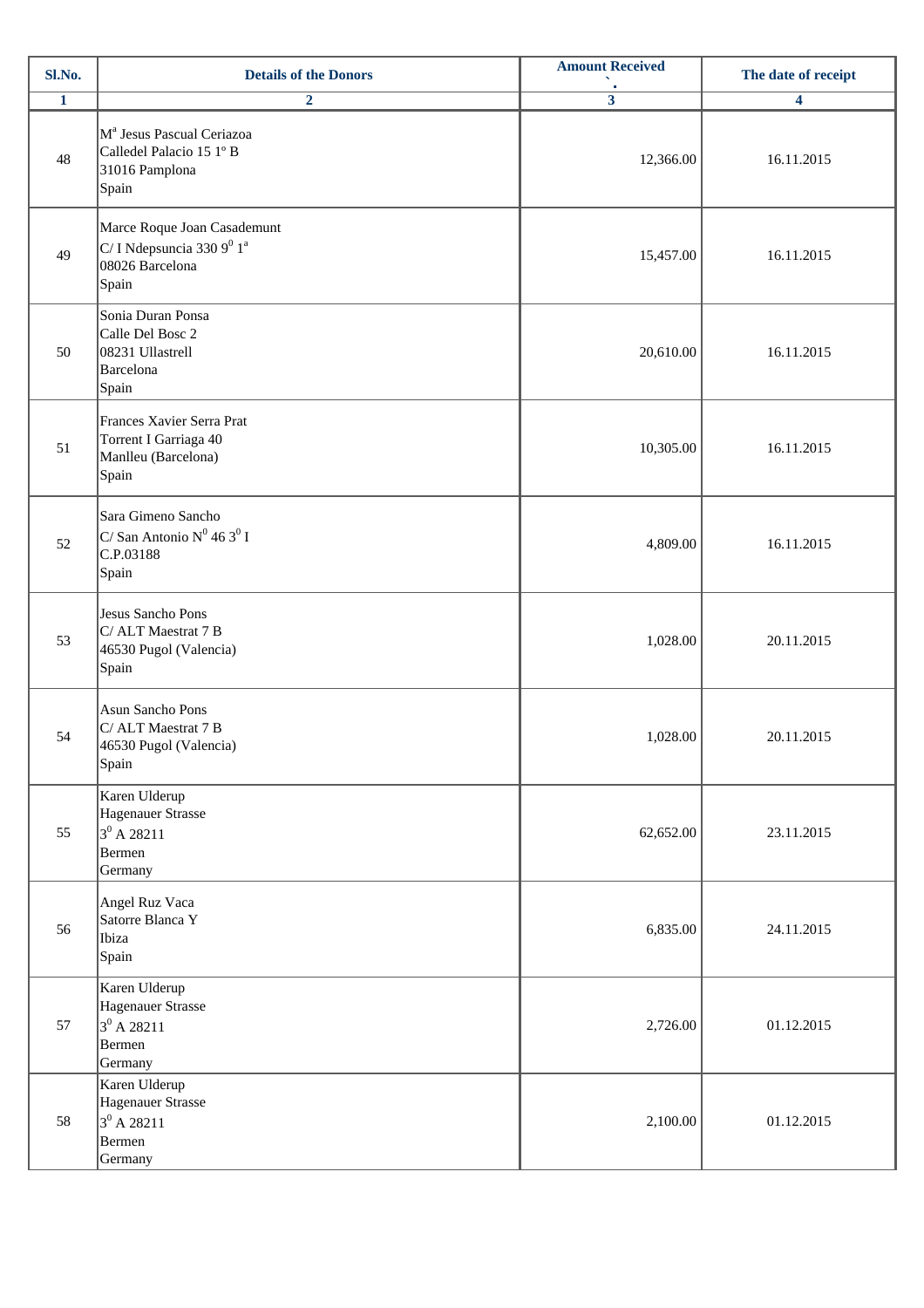| Sl.No.         | <b>Details of the Donors</b>                                                                          | <b>Amount Received</b>    | The date of receipt     |
|----------------|-------------------------------------------------------------------------------------------------------|---------------------------|-------------------------|
| $\overline{1}$ | $\overline{2}$                                                                                        | $\overline{\overline{3}}$ | $\overline{\mathbf{4}}$ |
| 59             | M <sup>a</sup> Luisa Navarro Rodriguez<br>Avda Bonn 156 <sup>0</sup> 1<br>Madrid<br>Spain             | 3,507.00                  | 08.12.2015              |
| 60             | Maria Luisa Rodriguez Aranzo<br>Avda Lagunas Ruidera 3, 3 <sup>0</sup> 2<br>Ciudad Real<br>Spain      | 3,508.00                  | 08.12.2015              |
| 61             | Beatriz Corbacho Burco<br>C/ Jilguero $N^0$ 7 3 <sup>0</sup><br>06010 Badajo<br>Spain                 | 3,507.00                  | 08.12.2015              |
| 62             | Maria Moldes Suarez<br>Avd De Santiago $N^0$ 75 $1^0$ D<br>15830 Negpeira<br>Alvrunta<br>Spain        | 3,560.00                  | 10.12.2015              |
| 63             | Antonio Diez Hernando<br>$C/$ Bilbao 3 - $2^0$ DCHA<br>47012 Valladolid<br>Spain                      | 200.00                    | 14.12.2015              |
| 64             | Francisca Alomar Borras<br>C/ Jordi Villalonga<br>I Velasco 8 2/A<br>07010 Palma De Mallorca<br>Spain | 3,555.00                  | 14.12.2015              |
| 65             | Miguel Pons Lampnecht<br>C/Binissoiem 126 20 B<br>Inca Manorca 07300<br>Spain                         | 3,555.00                  | 14.12.2015              |
| 66             | Cristofol Salas Covas<br>$C/Del$ Centre<br>29 Bajos Manacur<br>Mallorca<br>Spain                      | 4,200.00                  | 14.12.2015              |
| 67             | Beatriz Corbacho Burco<br>C/ Jilguero Nº 7 3º<br>06010 Badajo<br>Spain                                | 7,110.00                  | 14.12.2015              |
| 68             | Africa Coloma Penate<br>C/Traya 2 - $2^0$ A<br>28022 Madrid<br>Spain                                  | 1,422.00                  | 14.12.2015              |
| 69             | Magalema Munaba Liull<br>$C/$ Son Amnan 1<br>07313 Selva<br>Mallorca<br>Spain                         | 7,821.00                  | 14.12.2015              |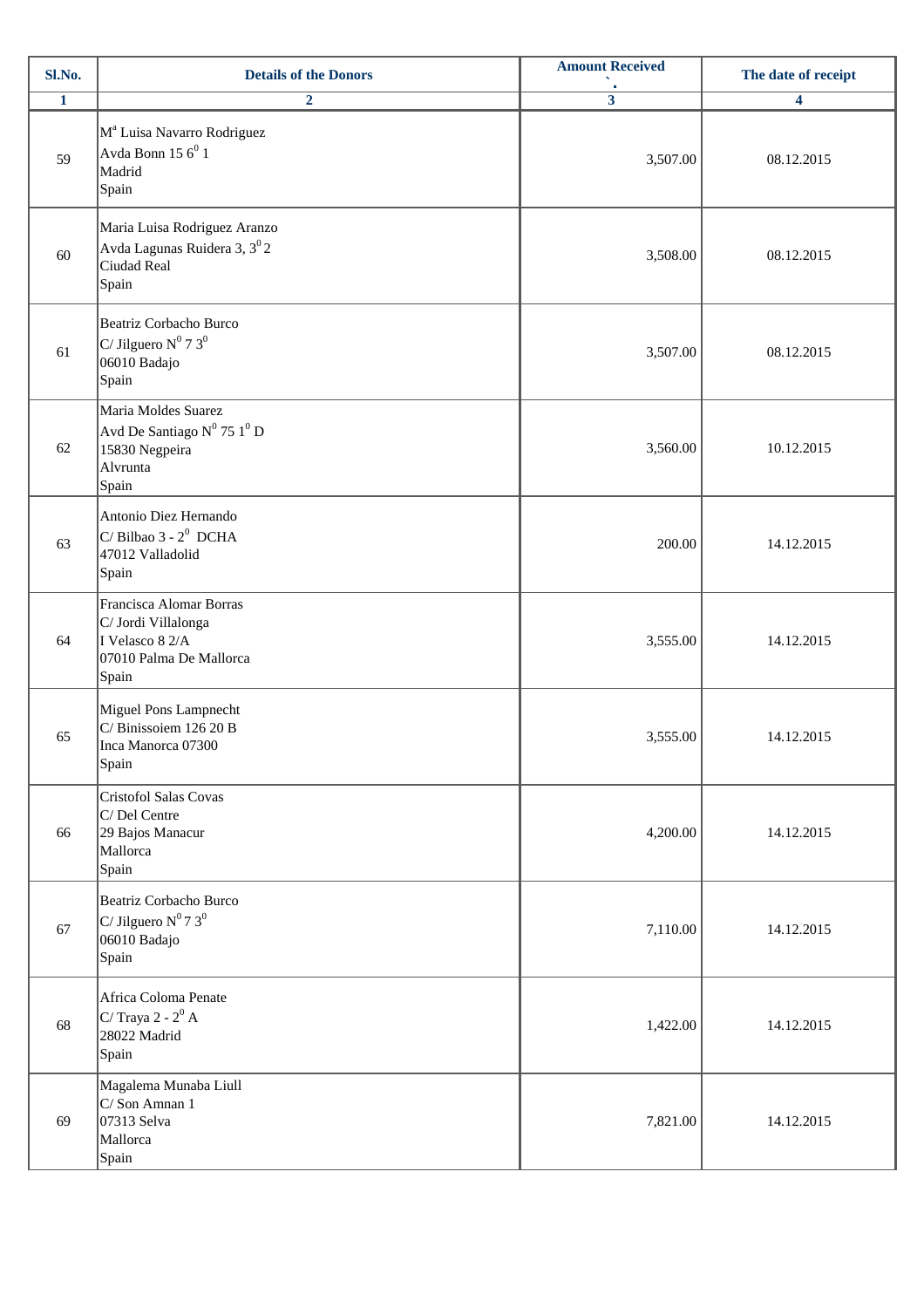| Sl.No.       | <b>Details of the Donors</b>                                                                                               | <b>Amount Received</b>    | The date of receipt     |
|--------------|----------------------------------------------------------------------------------------------------------------------------|---------------------------|-------------------------|
| $\mathbf{1}$ | $\overline{2}$                                                                                                             | $\overline{\overline{3}}$ | $\overline{\mathbf{4}}$ |
| 70           | Margarita Moreno Rico<br>Calle Rosalia De Castro<br>28035 Madrid<br>Spain                                                  | 5,000.00                  | 17.12.2015              |
| 71           | Paquita Soler Perxes<br>Calle Mahon 63<br>08380 Malgrat Demar<br>Barcelona<br>Spain                                        | 5,000.00                  | 17.12.2015              |
| 72           | Carmen Corpas Venvesa<br>Avenida Las Carezos 7<br>VRB Cerezos 4 <sup>0</sup> 5 <sup>0</sup> Fase<br>18150 Gojar<br>Granada | 1,403.00                  | 23.12.2015              |
| 73           | Pablo Peribanez Corpas<br>Avenida Los Cerezos 7<br>Vrbanizacian Los Cerezas<br>18150 Gojor<br>Granada, Spain               | 1,403.00                  | 23.12.2015              |
| 74           | Alberto Alvarez Garcia<br>Avenida Los Cerezos 7<br><b>URB</b> Los Cerezas<br>18150 Gojor<br>Granada, Spain                 | 1,403.00                  | 23.12.2015              |
| 75           | Alberto Alvarez Garcia<br>Avenida Los Cerezos 7<br><b>URB</b> Los Cerezas<br>18150 Gojor<br>Granada, Spain                 | 1,403.00                  | 23.12.2015              |
| 76           | Carmen Corpas Vinvesa<br>Avenida Las Carezos 7<br>VRB Cerezos $4^0$ 5 <sup>0</sup> Fase<br>18150 Gojar<br>Granada          | 1,403.00                  | 23.12.2015              |
| 77           | Alberto Alvarez Garcia<br>Avenida Los Cerezos 7<br><b>URB</b> Los Cerezas<br>18150 Gojor<br>Granada<br>Spain               | 1,403.00                  | 23.12.2015              |
| 78           | Alberto Alvarez Real<br>Calle Rodrigo de Triana 34 BIS G<br>18110 Gabias Las<br>Granada<br>Spain                           | 1,403.00                  | 23.12.2015              |
| 79           | Africa Coloma Penate<br>C/Traya 2 - $2^0$ A<br>28022 Madrid<br>Spain                                                       | 1,403.00                  | 23.12.2015              |
| 80           | Aurelia Loza Canada<br>$C/$ Juan Carlos I - 35 $1^0$ A<br>50009 Zaragoza<br>Spain                                          | 702.00                    | 23.12.2015              |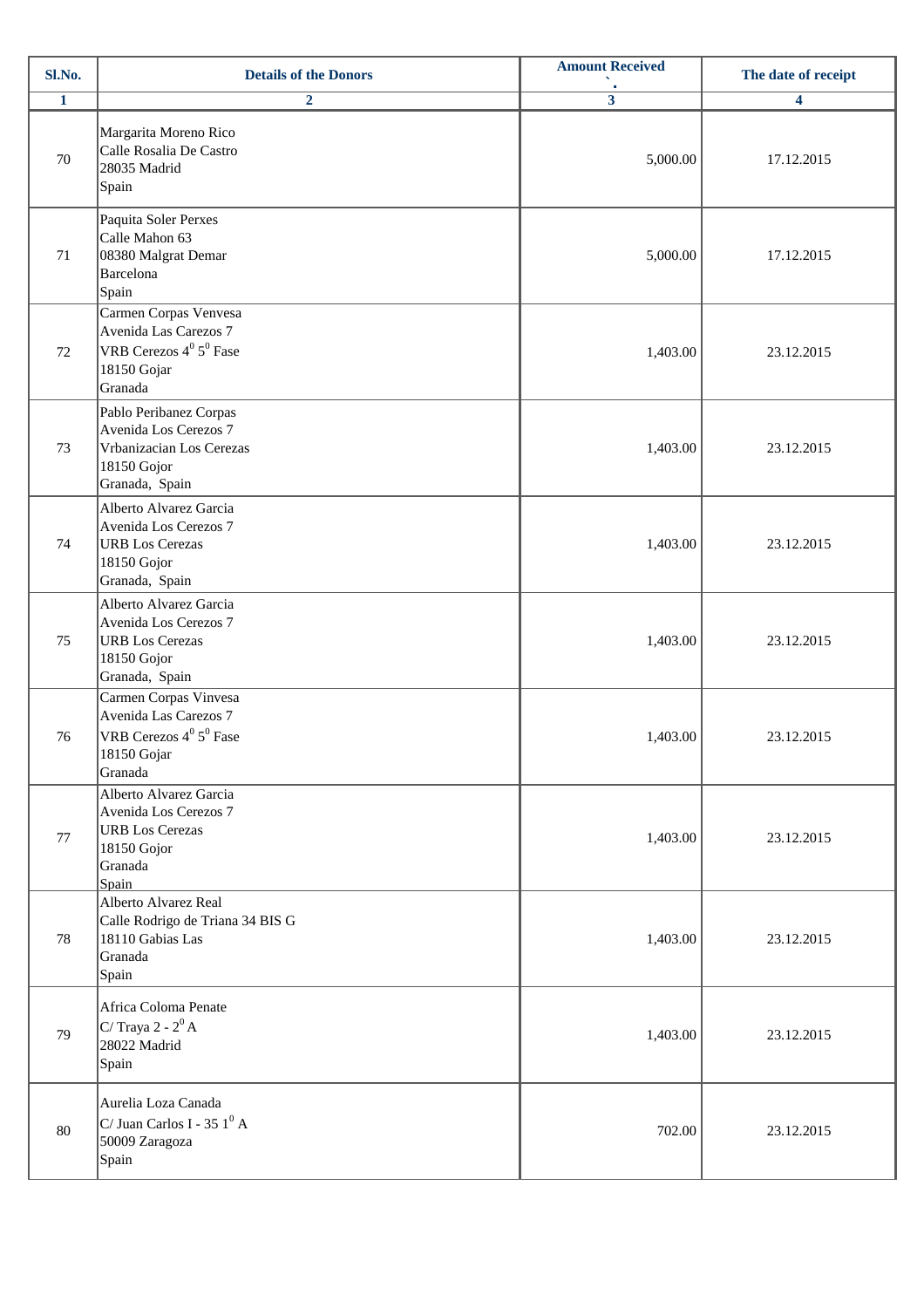| Sl.No.       | <b>Details of the Donors</b>                                                                                               | <b>Amount Received</b>    | The date of receipt     |
|--------------|----------------------------------------------------------------------------------------------------------------------------|---------------------------|-------------------------|
| $\mathbf{1}$ | $\overline{2}$                                                                                                             | $\overline{\overline{3}}$ | $\overline{\mathbf{4}}$ |
| 81           | Carmen Corpas Vinuesa<br>Avenida Las Carezos 7<br>VRB Cerezos 4 <sup>0</sup> 5 <sup>0</sup> Fase<br>18150 Gojar<br>Granada | 1,402.00                  | 23.12.2015              |
| 82           | Carmen Corpas Vinuesa<br>Avenida Las Carezos 7<br>VRB Cerezos 4 <sup>0</sup> 5 <sup>0</sup> Fase<br>18150 Gojar<br>Granada | 855.00                    | 23.12.2015              |
| 83           | Maria del Coro Esaso Canflanca<br>Avda Barcelona N $^{0}$ 10 3 $^{0}$ C<br>18006 Granada<br>Spain                          | 351.00                    | 28.12.2015              |
| 84           | Francisco Espinola Fendez<br>Ctra Malaga 52 - 2 - D<br>18015 Granada<br>Spain                                              | 703.00                    | 28.12.2015              |
| 85           | Antonio Diez Hernando<br>Calle Bilbao 32 <sup>0</sup> Dcha<br>47012 Valladovd<br>Spain                                     | 1,295.00                  | 28.12.2015              |
| 86           | Susana - Talleres Malbc<br>Avd De Santiago Nº 75 Bajo<br>15830 Negreira (Acoruna)<br>Spain                                 | 3,515.00                  | 28.12.2015              |
| 87           | Joseea Cajuso<br>Avd De Santiago Nº 75 Bajo<br>15830 Negreira (Acoruna)<br>Spain                                           | 3,515.00                  | 28.12.2015              |
| 88           | Herminda Suarez Lelesas<br>Avd De Santiago Nº 75 Bajo<br>15830 Negreira (Acoruna)<br>Spain                                 | 3,515.00                  | 28.12.2015              |
| 89           | Eduvigis Abrill Escvsa<br>Vrgell 65 $4^0$<br>08011 Barcelona<br>Spain                                                      | 21,090.00                 | 28.12.2015              |
| 90           | Maria Jose Martinez Tudela<br>Avda Juan Carlos I nº 33<br>30850 Totana (Murcia)<br>Spain                                   | 16,169.00                 | 28.12.2015              |
| 91           | Poquita Soler Perxes<br>Calle Mabon 63<br>08380 Malgrat de mar<br>Barcelona<br>Spain                                       | 7,030.00                  | 28.12.2015              |